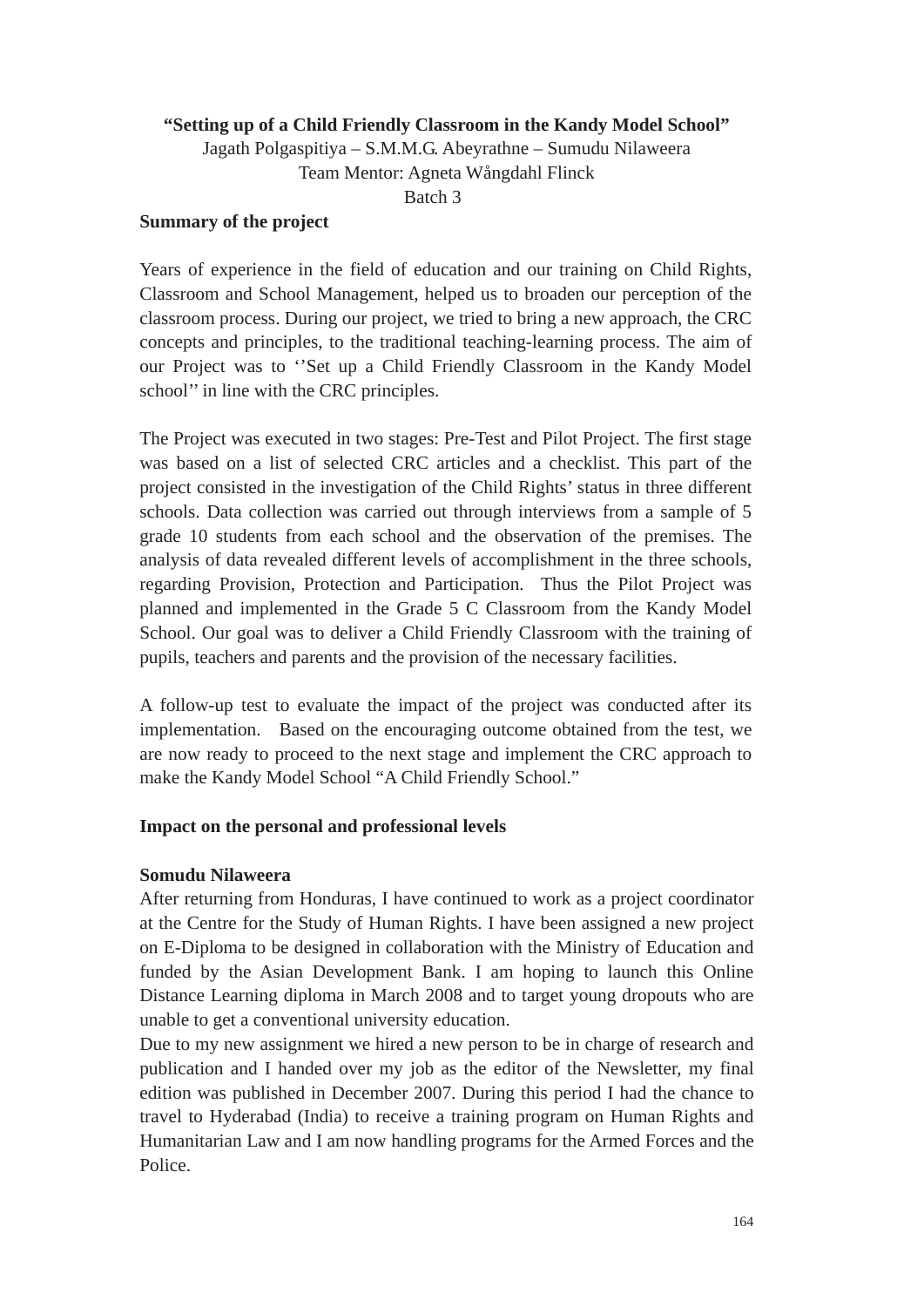## **Jagath Polgaspitiya**

Over 22 years of professional experience, I have been involved in the education of children as an English teacher and a teacher educator. I looked at their growing up, purely out of love and sympathy, as an adult and as a responsible government servant. I was entrusted to provide children with education that was in line with the accepted codes and norms characterized by the traditional Sri Lankan culture; I never realized that my tasks could be performed from a Child rights' perspective. Thus the best thing that could have happened to me was to see the child's world from a CRC point of view.

In achieving this paradigmatic shift in my personal philosophy I benefited immensely from the study sessions in Lund; the field visits; the interacting with the mentoring staff, in particular Dr. Flinck; the visit to Honduras; the CRC literature and my involvement in the project. I am indeed very satisfied with this change because it is very rewarding to discover that I still have and I will always have a child in me.

This enabled me to make a presentation on "My Experience on CRC: Sweden vs. Sri Lanka and Honduras" and disseminate it among English teacher trainees and academic staff at the Mahaweli National College of Education in Polgolla, creating an interesting debate among the people who attended.

In 2007 I left my job as an English teacher and joined the National Institute of Business Management as an English Consultant; nevertheless, I continue to teach learners from all age groups and I travel everyday between Colombo and Kandy and I remain in contact with the Kandy Model School. I moved to Colombo because it is easier to pursue a higher education there.

# **S.M.M.G Abeyrathne**

At a personal level, the training program was a very beneficial experience because I learned an invaluable number of new things during the interactions with the academic staff and through my readings on CRC literature. This has brought a new dimension to my family life and it has become a living experience for everyone in our home. My two children keep me balanced and show me the child's point of view of things; I am determined to cooperate with every member of my family and to continue working to obtain more of the positive results in the future.

As the Principal of the Kandy Model School, I have had the great opportunity to see the CRC put into practice in an environment where children conduct their daily lives. I experienced the effects of the CRC Society forum in Primary and Secondary Schools, I saw children's behaviour becoming more responsible as a response to the minimization of corporal punishment; the school administration